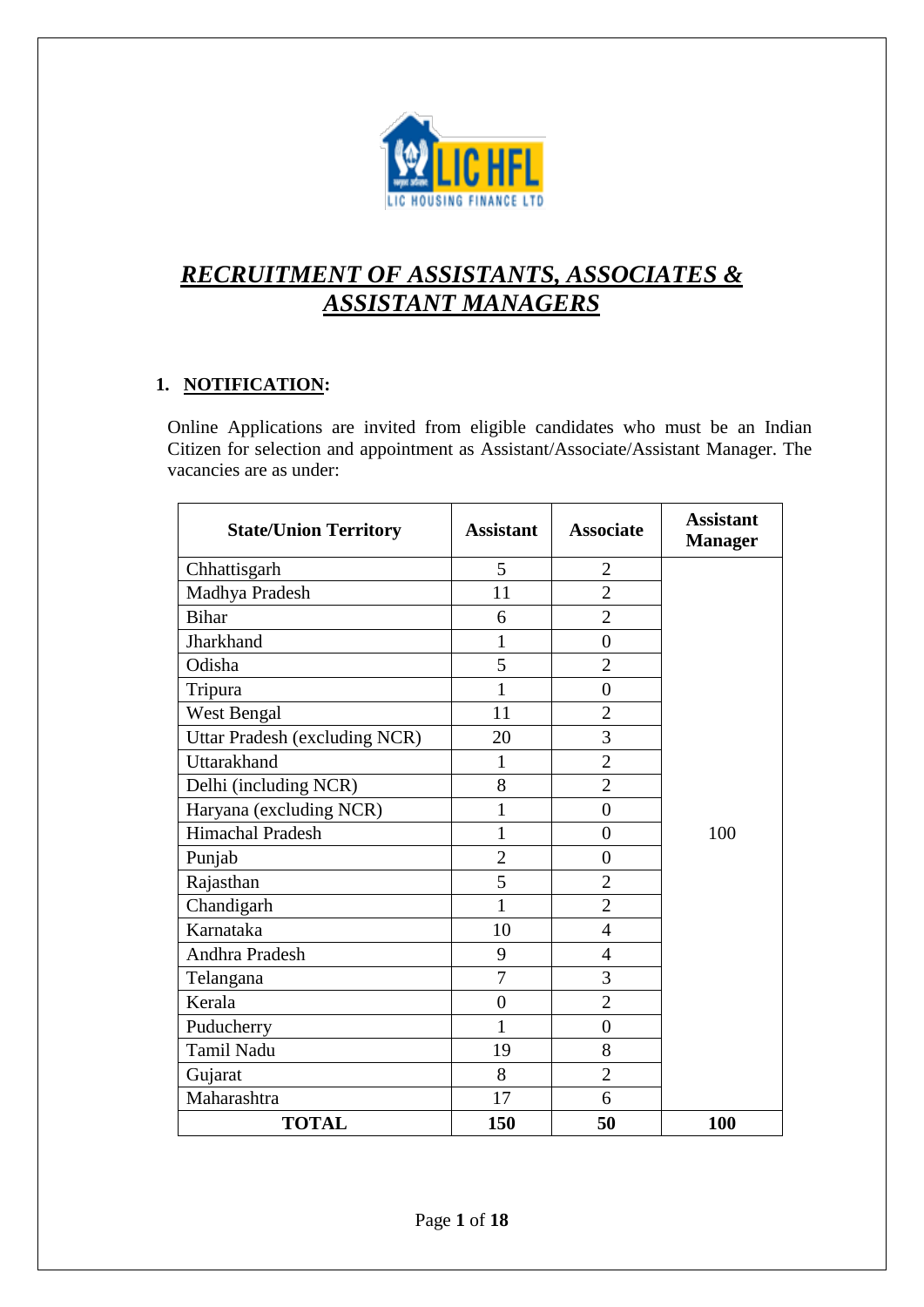### **Note: Candidates can apply for only one post.**

#### For Assistant/Associate:

- Candidates are allowed to apply for vacancy from only one state
- The centre of online examination for the post of Assistant/Associate will be restricted to the state opted by the candidate
- In case of multiple registrations, only latest valid registration will be kept valid
- Candidates applying for a particular state will be posted preferably in that state initially and can be transferred to any other state later subject to the requirement and suitability

#### For Assistant Manager:

• Posting may be anywhere in India based on the requirement of the Company

### **2. REMUNERATION:**

#### Assistant:

The starting basic pay of Rs. 13,980/- per month in the scale of **13980 - 860(1) - 14840 - 940(2) – 16720 - 1060(5) – 22020 - 1230(2) – 24480 - 1500(3) – 28980 - 1565(2) - 32110** and other admissible allowances as per rules shall be payable. Total emoluments per month will be approximately **Rs. 22,257/-** (depends upon the place of posting) plus Lunch Allowance, Provident Fund, Mediclaim, Gratuity, LTC, Group Insurance Scheme, Housing Loan, Performance Linked Incentive and other benefits as per rules.

#### Associate:

The starting basic pay of Rs. 21,270/- per month in the scale of **21270 - 1485(3) – 25725 - 1665(15) - 50700** and other admissible allowances as per rules shall be payable. Total emoluments per month will be approximately **Rs. 33,498/-** (depends upon the place of posting) plus Lunch Allowance, Provident Fund, Mediclaim, Gratuity, LTC, Group Insurance Scheme, Housing Loan, Performance Linked Incentive and other benefits as per rules.

#### Assistant Manager:

The starting basic pay of Rs. 32,815/- per month in the scale of **32815 - 1685(14) – 56405 - 1755(3) - 61670** and other admissible allowances as per rules shall be payable. Total emoluments per month will be approximately **Rs. 52,200/-** (depends upon the place of posting) plus Lunch Allowance, Provident Fund, Mediclaim, Gratuity, LTC, Group Insurance Scheme, Housing Loan, Performance Linked Incentive and other benefits as per rules.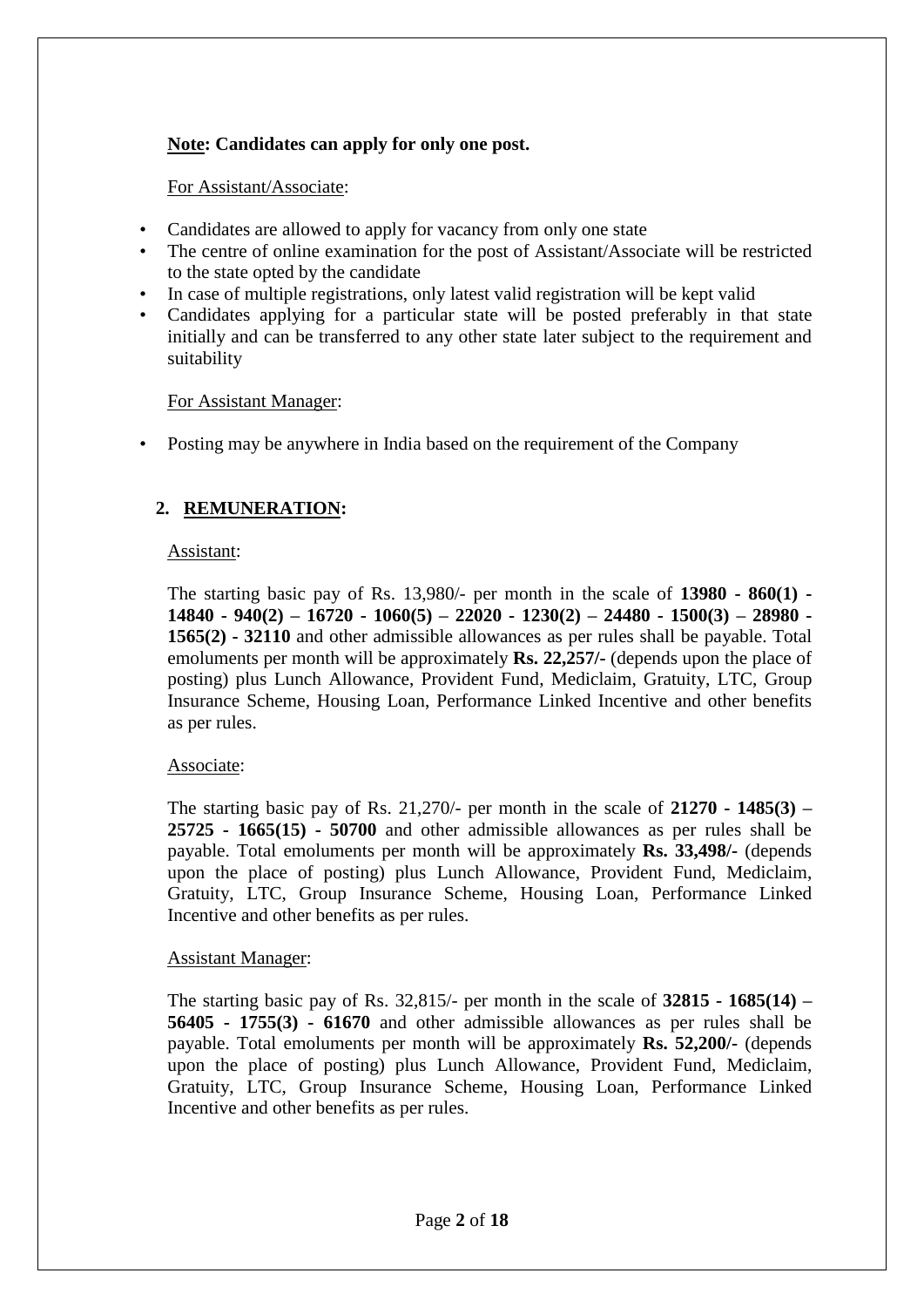### **Probation Period:**

Assistant/Associate: 6 months from the date of joining which may be extended for a maximum period of 6 months.

Assistant Manager: Before appointment as Assistant Manager, there will be a training period of 1 year as Management Trainee from the date of joining. A consolidated salary of Rs. 25,000/- per month will be paid during this training period. The appointment to the post of Assistant Manager will be subject to successful and satisfactory completion of the training period. There will be a probation period of 1 year from the date of appointment as Assistant Manager which may be extended for a maximum period of 1 year.

# **3. ELIGIBILITY CRITERIA:**

| <b>Eligibility Criteria</b>                                      | <b>Assistant</b>                                | <b>Associate</b>                                                      | <b>Assistant Manager</b>                                                                                                                                                                                                                                                                                                         |
|------------------------------------------------------------------|-------------------------------------------------|-----------------------------------------------------------------------|----------------------------------------------------------------------------------------------------------------------------------------------------------------------------------------------------------------------------------------------------------------------------------------------------------------------------------|
| <b>Nationality</b>                                               | Indian                                          | Indian                                                                | Indian                                                                                                                                                                                                                                                                                                                           |
| Age<br>(as on 01.01.2018)                                        | $21-28$ years                                   | $21-28$ years                                                         | $21-28$ years                                                                                                                                                                                                                                                                                                                    |
| <b>Educational</b><br><b>Qualification</b><br>(as on 01.01.2018) | Graduate<br>(minimum<br>aggregate<br>55% marks) | Graduate<br>(minimum<br>aggregate<br>60% marks)<br>and<br>$CA$ -Inter | Graduate (minimum aggregate 60% marks)<br>and<br>Two years full time MBA/Two years full<br>time MMS/Two years full time PGDBA/<br>PGDBM/PGPM/PGDM in any discipline<br>from a recognized university/institute/<br>board (minimum aggregate 60% marks).<br>Course completed through<br>correspondence/part-time are not eligible. |
| <b>Computer Skills</b>                                           | Yes                                             | Yes                                                                   | Yes                                                                                                                                                                                                                                                                                                                              |

The eligibility criteria are as mentioned below:

Age Limit (as on 01.01.2018): Not below 21 years and not above 28 years as on 01.01.2018 i.e. candidates must have been born **not earlier than 02.01.1990** and **not later than 01.01.1997 (both dates inclusive).**

### **Note**:

- All the educational qualifications mentioned should be from a University/ Institute/Board recognised by Govt. of India/approved by Govt. Regulatory Bodies and the final result should have been declared on or before 01.01.2018.
- Proper document from Board/University for having declared the result on or before 01.01.2018 has to be submitted at the time of interview. The date of passing the eligibility examination will be the date appearing on the marksheet or provisional certificate issued by University/Institute. In case the result of a particular examination is posted on the website of the University/Institute and web based certificate is issued then proper document/certificate in original issued and signed by the appropriate authority of the University/Institute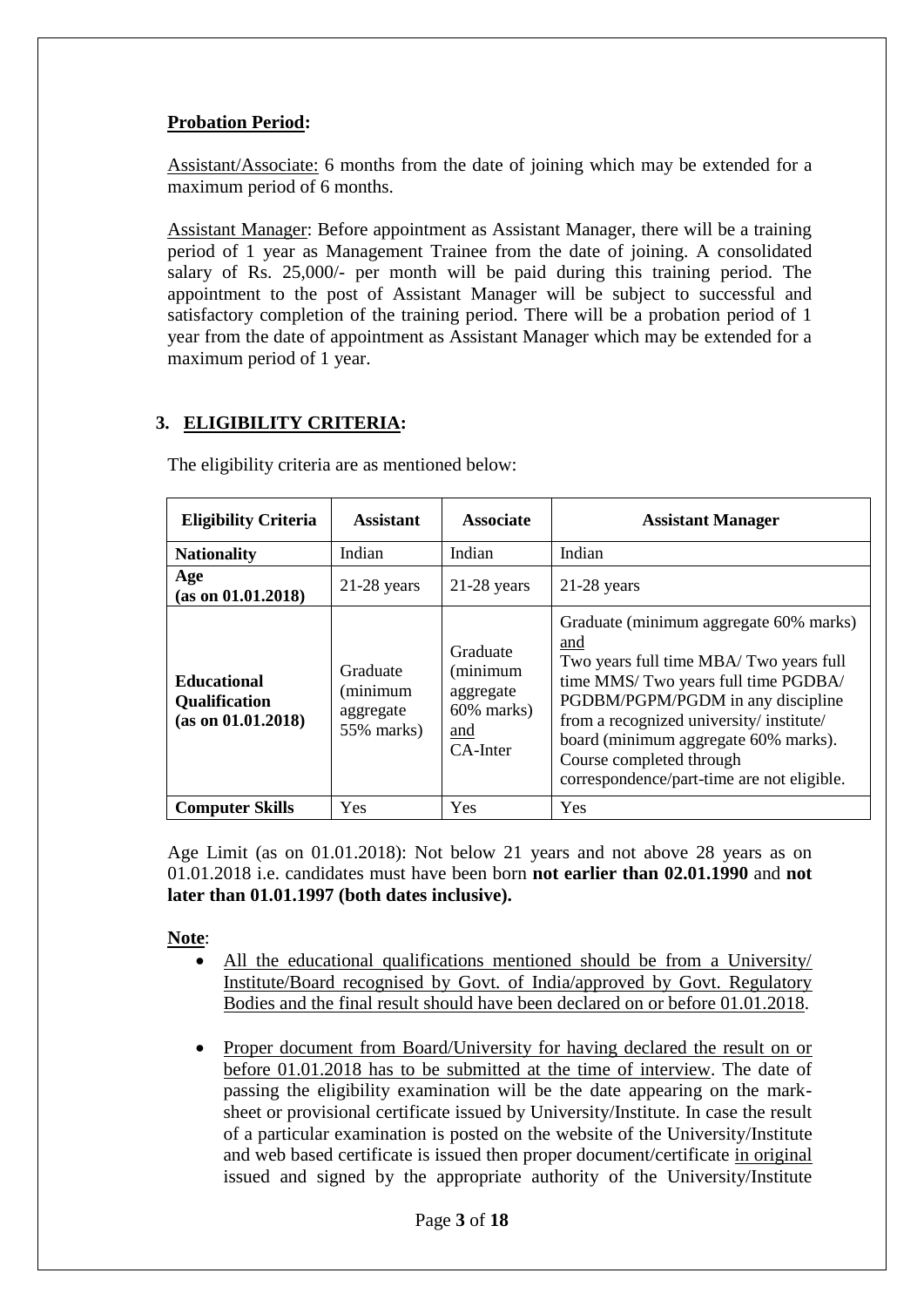indicating the date of passing properly mentioned thereon will be reckoned for verification and further process.

- Candidate should indicate the percentage obtained in Graduation/Postgraduation calculated to the nearest two decimals in the online application. Where CGPA/OGPA is awarded, the same should be converted into percentage and indicated in online application. If called for interview, the candidate will have to produce a certificate issued by the appropriate authority inter alia stating the norms of the University regarding conversion of grade into percentage and the percentage of marks scored by the candidate in terms of norms.
- Calculation of Percentage: The percentage marks shall be arrived at by dividing the total marks obtained by the candidate in all the subjects in all semester(s)/year(s) by aggregate maximum marks (in all the subjects irrespective of honours/optional/additional optional subject, if any) multiplied by 100. This will be applicable for those Universities also where Class/Grade is decided on basis of Honours marks only.

The fraction of percentage so arrived will be ignored i.e. 59.99% will be treated as less than 60% and 54.99% will be treated as less than 55%.

### **4. SELECTION PROCEDURE:**

| <b>Name of the Post</b>  | <b>Selection Procedure</b>              |
|--------------------------|-----------------------------------------|
| Assistant                | <b>Online Examination and Interview</b> |
| Associate                | <b>Online Examination and Interview</b> |
| <b>Assistant Manager</b> | <b>Online Examination and Interview</b> |

### **A. Online Examination:**

Online examination will be of objective type, multiple choice of total two hours duration comprising the following sections:

| Sr.<br>No. | <b>Section</b>           | No. of<br>questions | <b>Maximum</b><br><b>Marks</b> | <b>Duration</b> |
|------------|--------------------------|---------------------|--------------------------------|-----------------|
|            | <b>English Language</b>  | 50                  | 50                             | 35 minutes      |
| 2          | <b>Logical Reasoning</b> | 50                  | 50                             | 35 minutes      |
| 3          | <b>General Awareness</b> | 50                  | 50                             | 15 minutes      |
| 4          | <b>Numerical Ability</b> | 50                  | 50                             | 35 minutes      |
|            | <b>Total</b>             | 200                 | 200                            | 120 minutes     |

The online examination will be separate for Assistant, Associate and Assistant Manager. It will be in English language only. There will be penalty for wrong answers in the online examination. For every wrong answer to a question given by the candidate, one fourth or 0.25 of the marks assigned to that question will be deducted as penalty to arrive at corrected score. If a question is left blank, i.e. no answer is given by the candidate; there will be no penalty for that question.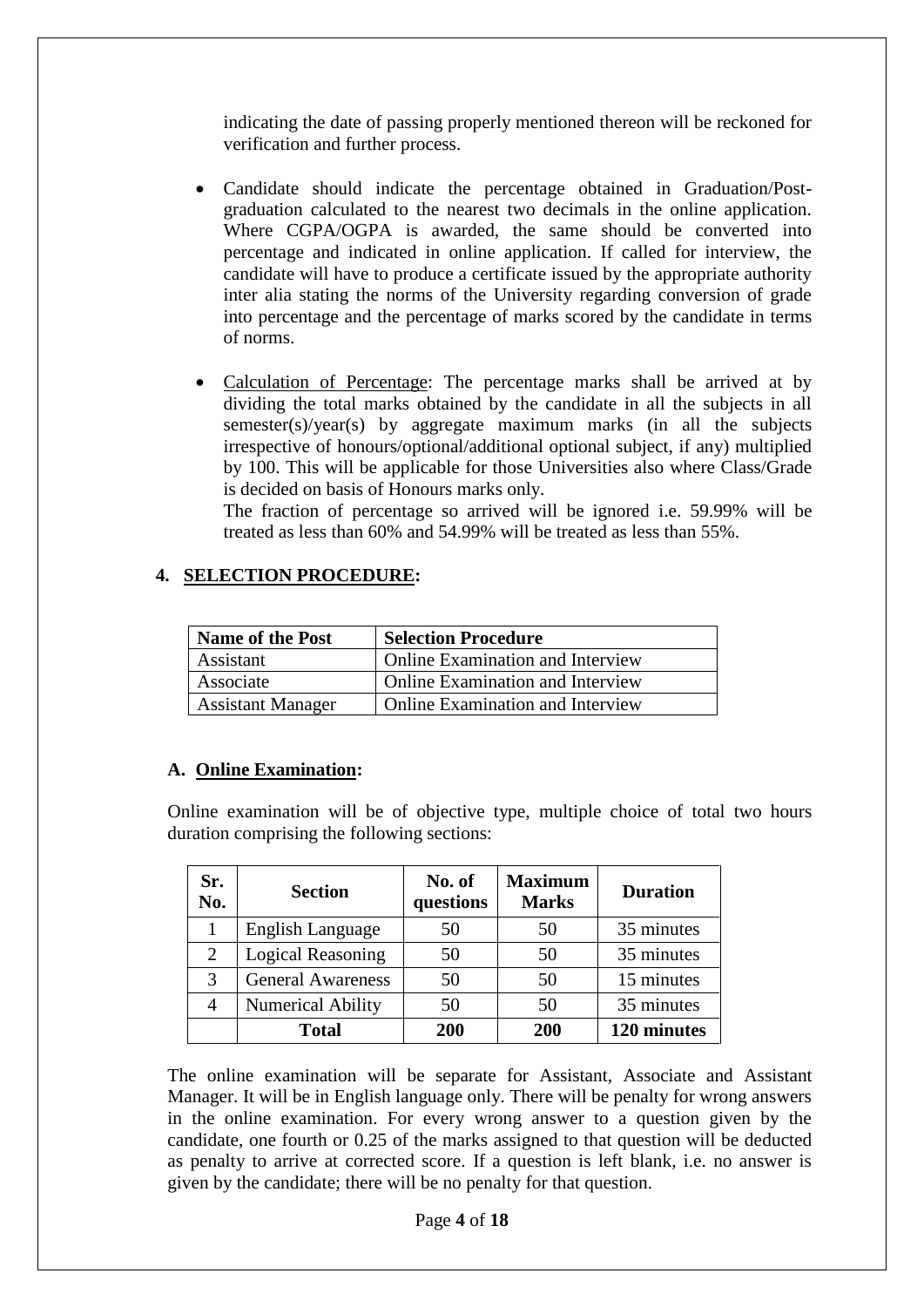LIC HFL reserves the right to fix the minimum cut- off marks, section wise as well as on total in the online examination in order to finalize the number of candidates to be called for the Interview. The corrected scores obtained by each of the candidates in different sessions (if held) will be normalized using equipercentile method.

Decision of the Company in this regard shall be final and binding on the candidates. No correspondence will be entertained in this regard.

### **B. Interview:**

Depending upon the number of vacancies, only those candidates who rank sufficiently high in the order of merit based on their respective Marks in Online Examination for Assistant/Associate/Assistant Manager will be called for interview. Candidates who do not obtain the minimum qualifying marks in the Interview shall be disqualified from further selection.

Shortlisting of candidates for interview will be provisional without verification of documents. Candidature will be subject to verification of all details/documents with the original when a candidate reports for interview (if called). In case a candidate is called for interview and is found not satisfying the eligibility criteria (Age, Educational Qualification, etc.) he/she will not be allowed to appear for the interview.

### **C. Final Selection:**

The final merit list and selection of candidates will be separate for each post of Assistant, Associate & Assistant Manager and will be done on the basis of combined marks of Online Examination and Interview strictly according to the merit ranking, subject to minimum qualifying marks in the Interview. The Company reserves the right to change the selection procedure, if necessary.

### **D. Medical Examination:**

Selected candidate will have to undergo Medical Examination and will be appointed as Assistant/Associate/Assistant Manager subject to him/her being found medically fit by the Medical Examiner authorized by LIC HFL for this purpose.

### **5. HOW TO APPLY:**

Candidates are necessarily required to apply Online through LIC HFL's website (www.lichousing.com) under the heading "Careers". No other means/mode of applications will be accepted.

**A.** Candidates satisfying the conditions of eligibility as on 01.01.2018 are required to log in to the LIC HFL's website and click on **"Careers" and go to "Job Opportunities" to open the page "RECRUITMENT OF ASSISTANTS/ ASSOCIATES/ASSISTANT MANAGERS".** Option is available on the page to view the detailed advertisement and also to Apply Online, which will redirect the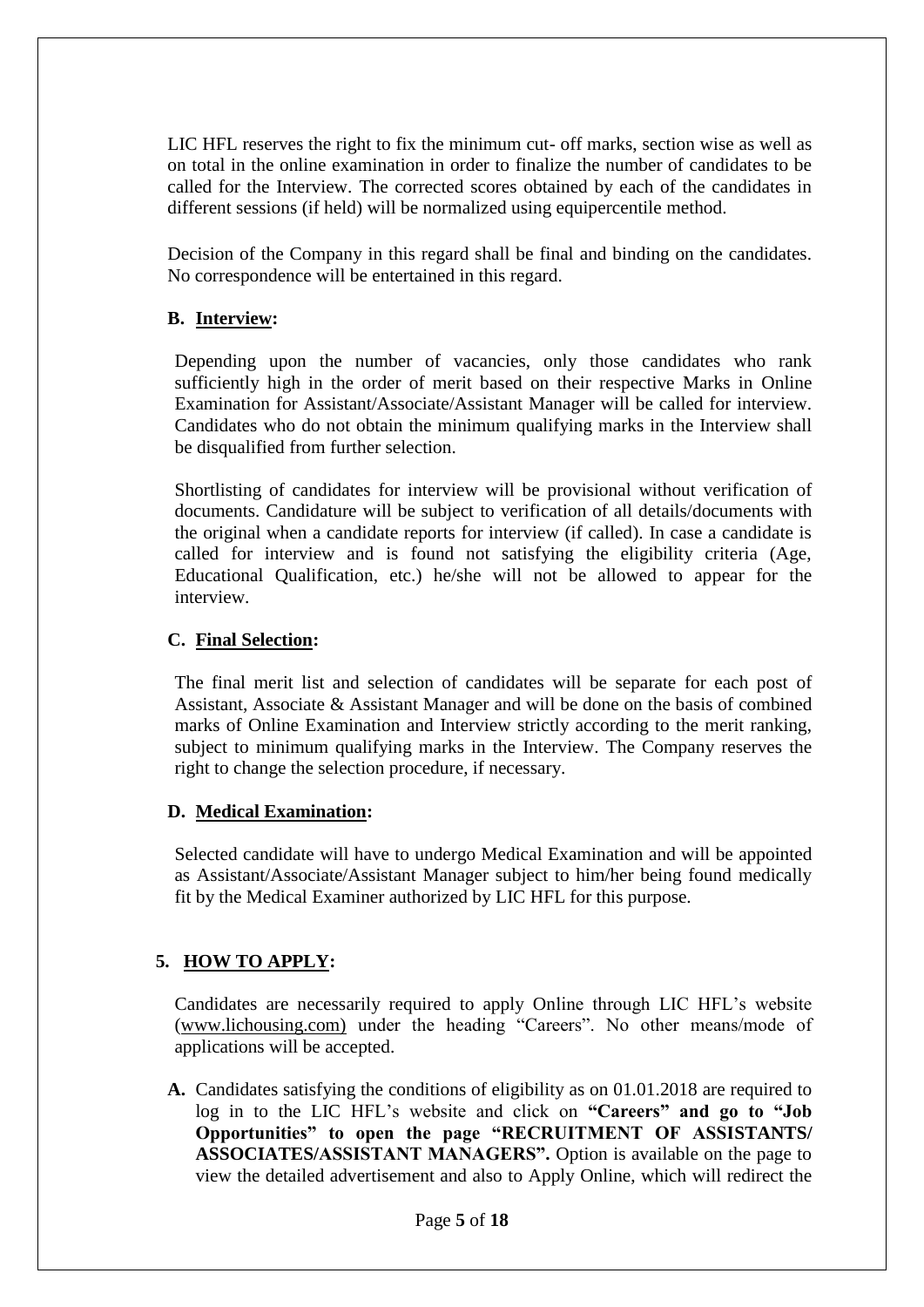candidates to the online registration page. The candidate is required to keep details about bio-data ready to enable him/her to fill up the application form correctly. The name of the candidate and his/her father/husband etc. should be spelt correctly in the application as it appears in the certificate/mark sheets. At the time of online examination, the acceptable identity proof should also bear the same name.

**B.** Before applying online, a candidate will be required to have a scanned (digital) image of his/her photograph, signature, left thumb impression and handwritten declaration (text given below) as per the specifications given in "GUIDELINES FOR SCANNING AND UPLOAD OF DOCUMENTS" mentioned at the end. Signature in CAPITAL LETTERS will NOT be accepted. The left thumb impression should be properly scanned and not smudged. The text for the hand written declaration is as follows –

*"I, \_\_\_\_\_\_\_ (Name of the candidate), hereby declare that all the information submitted by me in the application form is correct, true and valid. I will present the supporting documents as and when required."* 

The above mentioned hand written declaration has to be in the candidate's hand writing and in English only. If it is written and uploaded by anybody else or in any other language, the application will be considered as invalid.

- **C.** In the event of the candidate not being able to fill the data in one go, candidate can save the data already entered. When the data is saved, provisional registration number and password will be generated by the system and displayed on the screen. Candidate should note down the provisional registration number and password. Email/SMS indicating the provisional Registration Number and Password will be sent on the mobile number and email address provided during registration. Candidates can reopen the saved data using provisional Registration Number and Password and edit the particulars, if needed. The facility will be available for three times in all. Once the application is filled completely, candidate should submit the data and pay fees to complete the registration process.
- **D.** A valid personal Email ID and Mobile No. should be kept active during the currency of this recruitment process. All sort of communication/intimation will be sent to registered email id/mobile no.
- **E.** Please note that the above procedure is the only valid procedure for applying. No other mode of application or incomplete steps would be accepted and such applications would be rejected.

### **6. APPLICATION FEE:**

| Post                     | <b>Application Fee</b> |
|--------------------------|------------------------|
| Assistant                | $Rs. 500/-$            |
| Associate                | $Rs. 500/-$            |
| <b>Assistant Manager</b> | $Rs. 500/-$            |

GST @ 18% will be charged on Application Fee.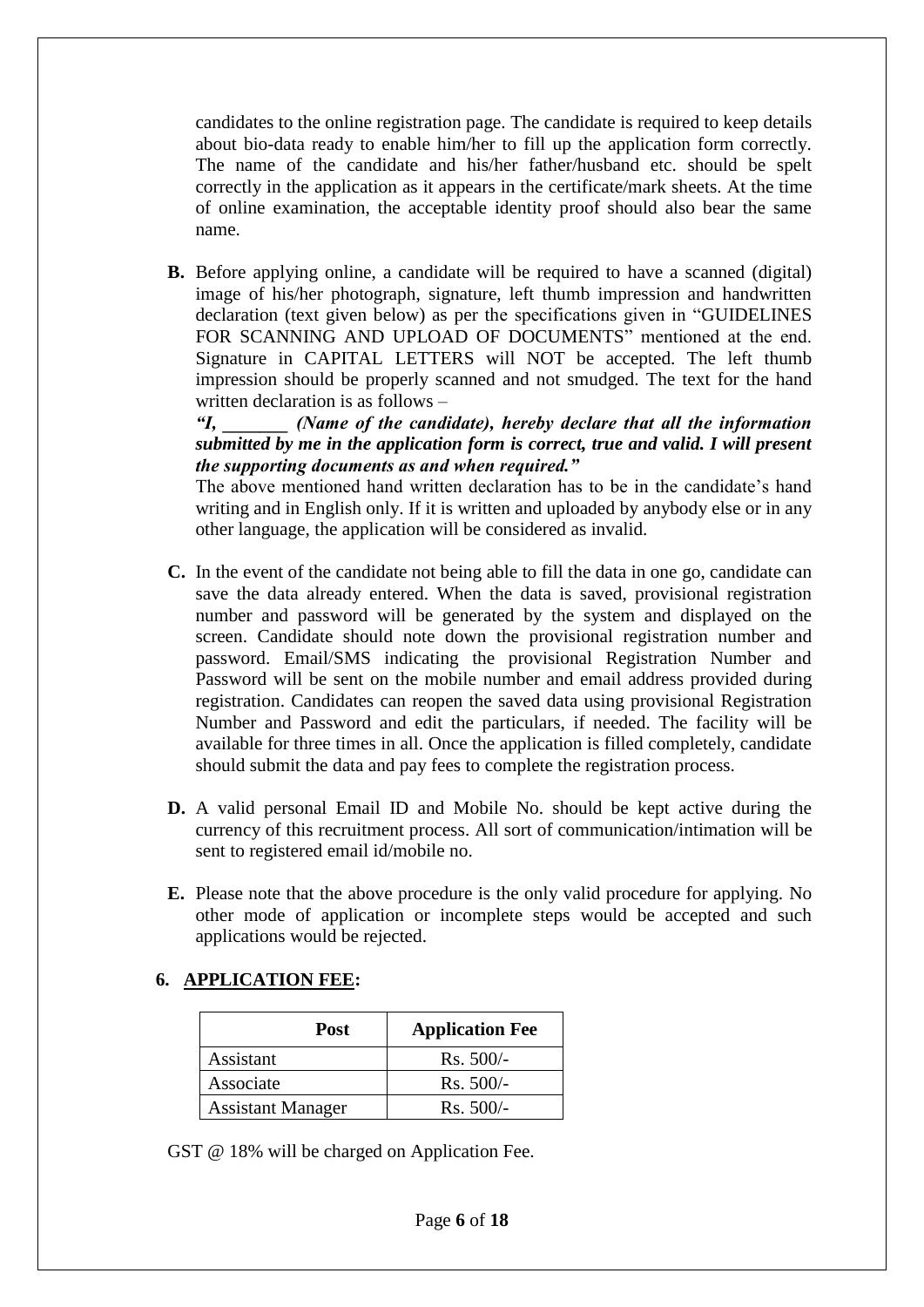The above fee is applicable to all candidates and non-refundable. Candidates should pay the requisite fee through the online mode only. Applicants have to bear the transaction charges as applicable for online payment.

# **7. MODE OF PAYMENT:**

**Payment of Application Fee via ONLINE MODE:** Candidates have to pay the Application Fee through ONLINE MODE only.

- (i) Candidates should fill in the details in the Online Application at the appropriate places very carefully and click on **"SUBMIT"** button available at the bottom of the Online Application page. Before pressing the "SUBMIT" button, candidates are advised to verify every field filled in the application. A provisional Registration Number and Password will be generated by the system and displayed on the screen. Candidate should note down the Registration Number and Password. An email & SMS indicating the Provisional Registration number and Password will also be sent on the mobile number and email address provided during registration. The name of the candidate and his/her father/husband etc. should be spelt correctly in the application as it appears in the certificates/mark sheets. Any change/alteration found may disqualify the candidature. **At the time of Online examination, the acceptable identity proof should also bear the same name**.
- (ii) The application form is integrated with the payment gateway and the payment process can be completed by following the instructions.
- (iii) The payment can be made by using Debit Cards (RuPay/Visa/MasterCard/Maestro), Credit Cards, Internet Banking, IMPS, Cash Cards/ Mobile Wallets by providing information as asked on the screen.
- (iv) In case candidates wish to pay application fee after the upload of photograph and signature an additional page of the application is displayed wherein candidates may follow the instructions and fill in the requisite details.
- (v) If the online transaction has not been successfully completed then the following message is displayed 'Your online transaction was unsuccessful. Please register again.' Candidates may then revisit the 'Apply Online' link and fill in their application details again.
- (vi) On successful completion of the registration, a registration number and password will be generated. Candidates should note their registration number and password.
- (vii) If the online transaction has been successfully completed, an e- receipt will be generated. Non-generation of 'E-Receipt' indicates PAYMENT FAILURE. On failure of payment, Candidates are advised to login again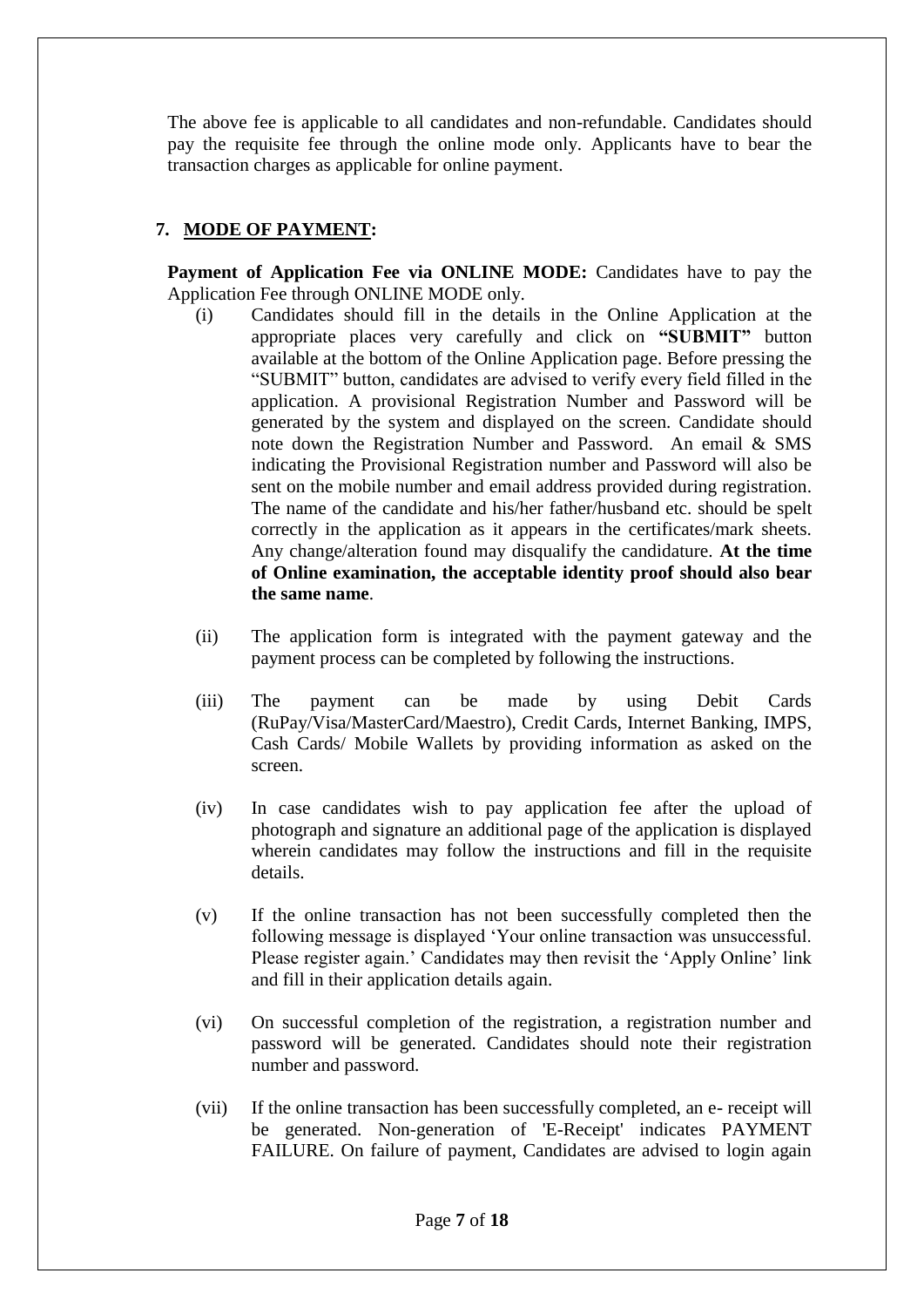using their Registration Number and Password and repeat the process of payment.

- (viii) Candidates are required to take a printout of the e-Receipt and online Application Form. Please note that if the same is not being generated, online transaction might not have been successful.
- (ix) There is a facility to print application form containing fee details after payment of fees.

#### **Note:**

- After submitting your payment information in the online application form, please wait for the intimation from the server, DO NOT press Back or Refresh button in order to avoid double charge.
- For Credit Card users: All prices are listed in Indian Rupee. If you use a non-Indian credit card, your bank will convert to your local currency based on prevailing exchange rates.
- To ensure the security of your data, please close the browser window once the transaction is completed.

| No.            | <b>Activity</b>                                             | Date                          |
|----------------|-------------------------------------------------------------|-------------------------------|
| 1              | Start of online registration and payment of fees            | 21.08.2018                    |
| 2              | End of online registration and payment of fees              | 06.09.2018                    |
| 3              | Downloading of Call letters for Online Examination          | 24.09.2018                    |
|                | <b>Online Examination for Assistant (tentative)</b>         | $06.10.2018$ or<br>07.10.2018 |
| $\overline{4}$ | <b>Online Examination for Associate (tentative)</b>         | 06.10.2018 or<br>07.10.2018   |
|                | <b>Online Examination for Assistant Manager (tentative)</b> | $06.10.2018$ or<br>07.10.2018 |

# **TIME AND ACTIVITY SCHEDULE**

Candidates shall be solely responsible for filling up the online applications correctly. In case of invalid applications due to errors committed by the applicant, no claims for refund of application money so collected shall be entertained by the Company.

#### **To avoid last minute rush, candidates are advised to pay the application fees and register online at the earliest.**

**Note:** In case of any query while filling up the online application form, payment of fee/intimation charges, etc., the applicant may send the query at<http://cgrs.ibps.in/> Kindly mention 'LICHFL – Recruitment 2018' in the subject of the query.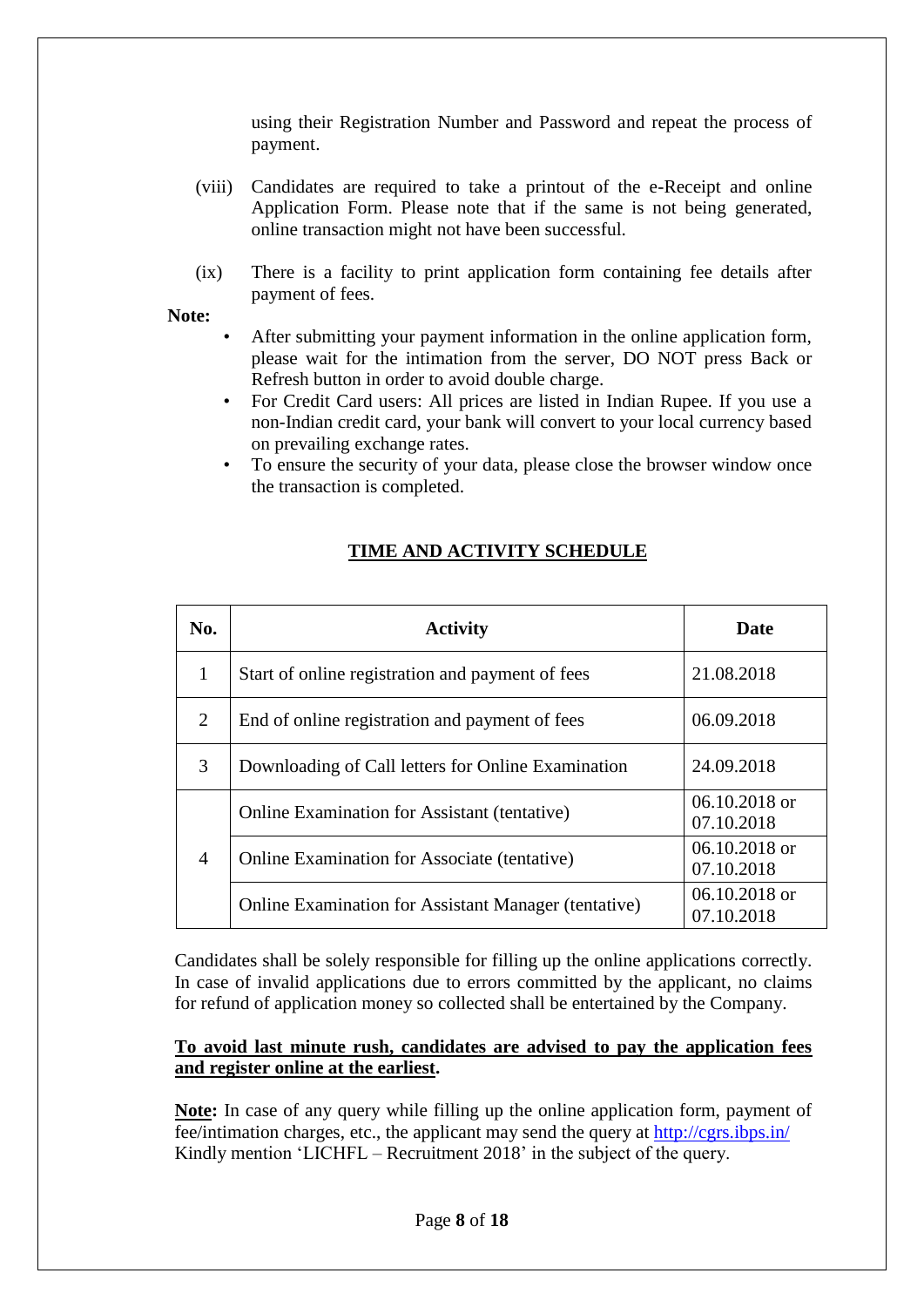# **8. CALL LETTER FOR ONLINE EXAMINATION:**

The Centre, venue address, date and time for online examination shall be intimated in the respective Call Letter.

An eligible candidate should download his/her call letter from the LIC HFL's website **www.lichousing.com** by entering his/ her details i.e. Registration Number/Roll Number and Password/Date of Birth tentatively from 24.09.2018 onwards. No hard copy of the call letter/ Information Handout etc. will be sent by post/ courier.

Intimations will be sent by email/sms to the email ID and mobile number registered in the online application form. Company will not take responsibility for late receipt / non-receipt of any communication e-mailed/ sent via sms to the candidate due to change in the mobile number, email address, technical fault or otherwise beyond the control of Company. Candidates are hence advised to regularly keep in touch with the LIC HFL website (www.lichousing.com) for details, updates and any information which may be posted for further guidance as well as to check their registered e-mail account from time to time during the recruitment process.

Candidate should affix recent recognizable photograph on the call letter preferably the same as provided (uploaded) during registration. Candidate should ensure that copies of the same are retained for use at various stages of the process. Candidates are also advised not to change their appearance till the process is completed. Failure to produce the same photograph at various stages of the process/ doubt about identity at any stage could lead to disqualification. Candidate must appear at the online examination centre with **(i) Call Letter (ii) Photo Identity Proof as stipulated in the call letter and photocopy of the same Photo Identity Proof as brought in original.** In case identity is in doubt, candidates will not be allowed to appear for the online examination.

# **9. IDENTITY VERIFICATION:**

In the examination hall as well as at the time of interview, the call letter along with original and a photocopy of the candidate's currently valid photo identity (bearing exactly the same name as it appears on the call letter) such as PAN Card/ Passport/ Driving Licence/ Voter's Card/ Bank Passbook with photograph/ Photo identity proof issued by a Gazzetted Officer on official letterhead along with photograph / Photo identity proof issued by a People's Representative on official letterhead along with photograph / valid recent Identity Card issued by a recognized College/ University/ Aadhar card/ E-Aadhar Card with a photograph/ Employee ID/ Bar Council Identity Card with photograph should be submitted to the invigilator for verification. The candidate's identity will be verified with respect to his/her details on the call letter, in the Attendance List and requisite documents submitted. If identity of the candidate is in doubt the candidate may not be allowed to appear for the online examination.

Ration Card is **not** valid id proof for this recruitment.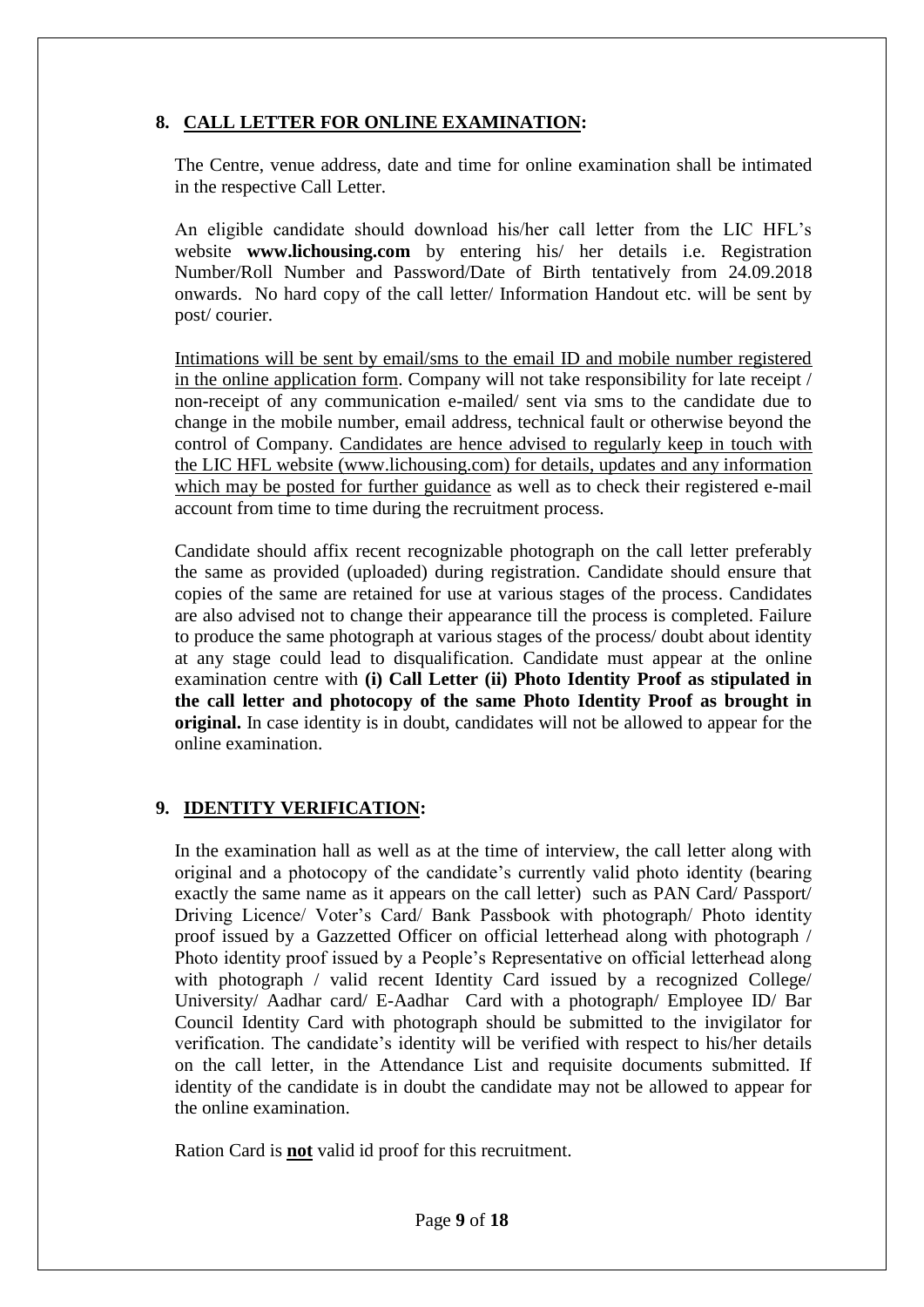**Note:** Candidates have to produce in original the photo identity proof and submit photocopy of the photo identity proof along with Online Examination Call Letter/ Interview Call Letter while attending the online examination/ interview respectively, without which they will not be allowed to take up the online examination/ interview. Candidates must note that the name as appearing on the call letter (provided during the process of registration) should exactly match the name as appearing on the photo identity proof. Female candidates who have changed first/last/middle name post marriage must take special note of this. If there is any mismatch between the names indicated in the Call Letter and Photo Identity Proof the candidate will not be allowed to appear for the online examination. In case of candidates who have changed their name, they will be allowed only if they produce original Gazette notification / their original marriage certificate / affidavit in original.

### **10. BIOMETRIC DATA – Capturing and Verification:**

It has been decided to capture the biometric data (thumb impression) and the photograph of the candidates on the day of the Online Examination for the candidates who appear for the online examination. The biometric data and photograph will be verified subsequently. Decision of the Biometric data verification Authority with regard to its status (matched or mismatched) shall be final and binding upon the candidates. Candidates are requested to take care of the following points in order to ensure a smooth process.

- If fingers are coated (stamped ink / mehndi / coloured etc.), ensure to thoroughly wash them so that coating is completely removed before the examination / interview / joining day.
- If fingers are dirty or dusty, ensure to wash them and dry them before the finger print (biometric) is captured.
- Ensure fingers of both hands are dry. If fingers are moist, wipe each finger to dry them.
- If the primary finger (thumb) to be captured is injured/damaged, immediately notify the concerned authority in the test centre. In such cases impression of other fingers, etc. may be captured.

### **11. ONLINE EXAMINATION CENTRE:**

The online examination will be held at the following centres and the address of the venue will be advised in the Call letters. LIC HFL, however, reserves the right to cancel any of the Online Examination Centres and/ or add some other Centres, at its discretion, depending upon the response, administrative feasibility, etc. Candidates may be allotted to any centre of online examination other than the one he/she has opted for. Multiple attendance/ appearances in online examination will be summarily rejected and the candidature will be cancelled. No request for change of centre/ venue/date/session for online examination shall be entertained. Expenses incurred for attending the online examination will not be reimbursed by the Company.

Company reserves the right to allot the candidate to any centre other than the one he/she has opted for.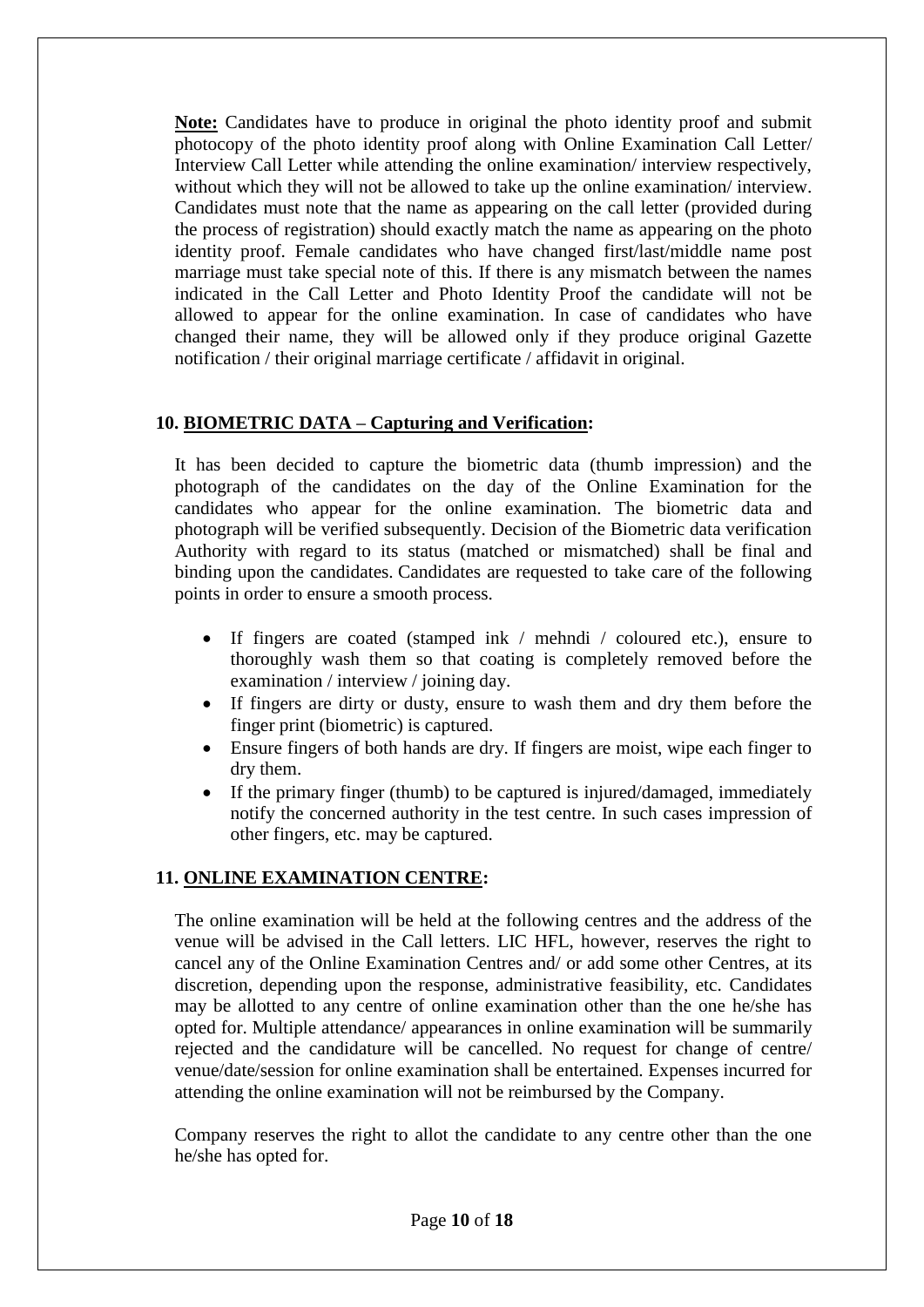| <b>State/Union Territory</b>         | <b>Online Examination Centre</b>                                     |
|--------------------------------------|----------------------------------------------------------------------|
| Chhattisgarh                         | Raipur                                                               |
| Madhya Pradesh                       | Bhopal, Indore                                                       |
| <b>Bihar</b>                         | Patna, Muzaffarpur                                                   |
| Jharkhand                            | Ranchi                                                               |
| Odisha                               | Bhubaneswar, Rourkela                                                |
| Assam                                | Guwahati                                                             |
| Sikkim                               | Gangtok-Bardang                                                      |
| Tripura                              | Agartala                                                             |
| West Bengal                          | Kolkata, Siliguri                                                    |
| <b>Uttar Pradesh (excluding NCR)</b> | Lucknow, Meerut, Allahabad, Gorakhpur                                |
| Uttarakhand                          | Dehradun                                                             |
| Delhi (including NCR)                | Delhi NCR                                                            |
| Haryana (excluding NCR)              | Hissar, Chandigarh-Mohali                                            |
| <b>Himachal Pradesh</b>              | Shimla                                                               |
| Punjab                               | Amritsar, Chandigarh-Mohali                                          |
| Rajasthan                            | Jaipur, Jodhpur                                                      |
| Chandigarh                           | Chandigarh-Mohali                                                    |
| Karnataka                            | Bangalore, Mysore                                                    |
| <b>Andhra Pradesh</b>                | Hyderabad, Vijayawada, Visakhapatnam                                 |
| Telangana                            | Hyderabad                                                            |
| Kerala                               | Kochi, Trivandrum                                                    |
| Puducherry                           | Puducherry                                                           |
| <b>Tamil Nadu</b>                    | Chennai, Madurai, Coimbatore                                         |
| Goa                                  | Panaji                                                               |
| Gujarat                              | Ahmedabad-Gandhinagar, Rajkot                                        |
| Maharashtra                          | Mumbai/Navi Mumbai/Greater Mumbai/Thane,<br>Nagpur, Pune, Aurangabad |

**Note**: Candidates applying for the post of Assistant/Associate are allowed to apply for vacancy from only one state. The centre of online examination for the post of Assistant/Associate will be restricted to the state opted by the candidate. For example, a candidate who will apply for the post of Assistant/Associate from Maharashtra will have to choose the centre of online examination from Maharashtra only.

### **12. INTERVIEW CENTRE:**

The interview centres will be intimated to the shortlisted candidates called for interview at a later stage. Expenses incurred for attending the interview will not be reimbursed by the Company.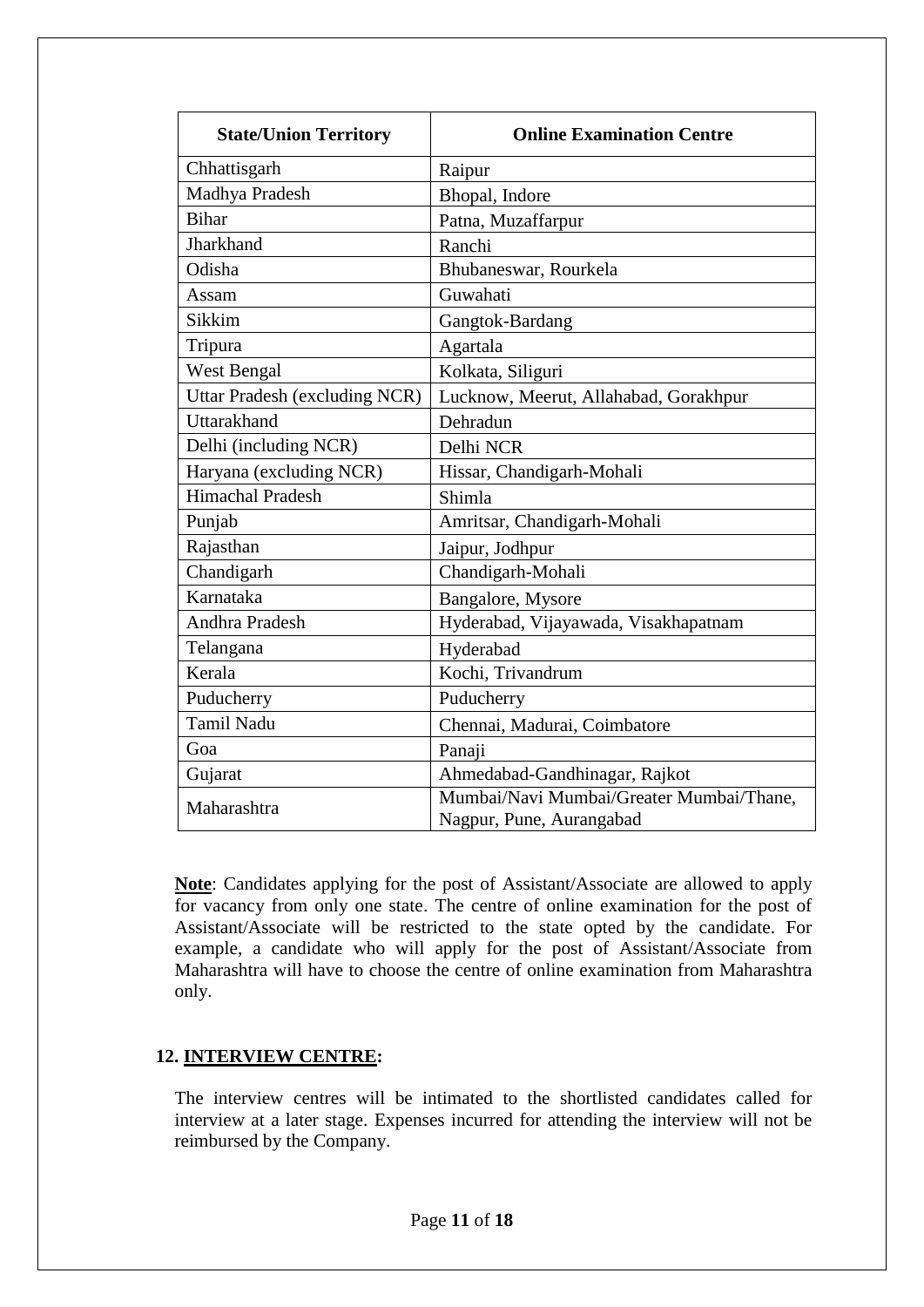# **13. CALL LETTER FOR INTERVIEW:**

Call letters for interview will be made available to shortlisted candidates on LIC HFL's website [\(www.lichousing.com\)](http://www.lichousing.com/). Candidates will be required to download the same. An intimation regarding availability of call letters on LIC HFL's website will be sent by email/sms. Intimations will be sent to the email ID and mobile number registered in the online application form. Call letters will not be sent to the applicant by Post/ courier. Company will not take responsibility for late receipt / non-receipt of any communication e-mailed/ sent via sms to the candidate due to change in the mobile number, email address, technical fault or otherwise. Candidates are hence advised to regularly keep in touch with the authorised LIC HFL website (www.lichousing.com) for details, updates and any information which may be posted for further guidance as well as to check their registered e-mail account from time to time during the recruitment process.

### **14. GENERAL TERMS AND CONDITIONS:**

- a. Candidates will have to submit the online examination call letter and a photocopy of photo-identity proof at the time of online examination. Candidate has to bring original photo-identity proof for verification.
- b. Before applying, candidates are advised to check and satisfy themselves that they fulfil all the eligibility conditions as stipulated in the notification. Candidates who do not satisfy the eligibility conditions are liable to be disqualified at any stage of recruitment. The fees paid by ineligible candidates shall be forfeited. Decision of the Company in all matters regarding eligibility of the candidate, selection and any other matters relating to recruitment will be final and binding on the candidate. No correspondence or personal enquiries shall be entertained by the Company in this regard.
- c. Candidates are required to have a valid personal email-ID. It should be kept active during the currency of this recruitment process. The recruiting agency may send intimation about the call letters for online examination, interview etc. through the registered email ID. Under no circumstances he/she should share/mention email ID to/of any other person. In case a candidate does not have a personal email ID, he/she should create his/her new email ID before applying Online. Candidates are required to keep particulars of date of birth, educational qualifications, payment details, other personal details etc. ready as these are required to be entered in the online application.
- d. After applying online, the candidates should obtain a system generated print-out of the application on A-4 Size Paper and retain it after signing the same. Please do not send this print-out to LIC HFL.
- e. Candidates who are called for Interview will have to submit the duly signed System Generated Print-Out of the online application form and also produce original and attested Photostat copies of all relevant certificates/documents failing which their candidature shall be liable to be cancelled.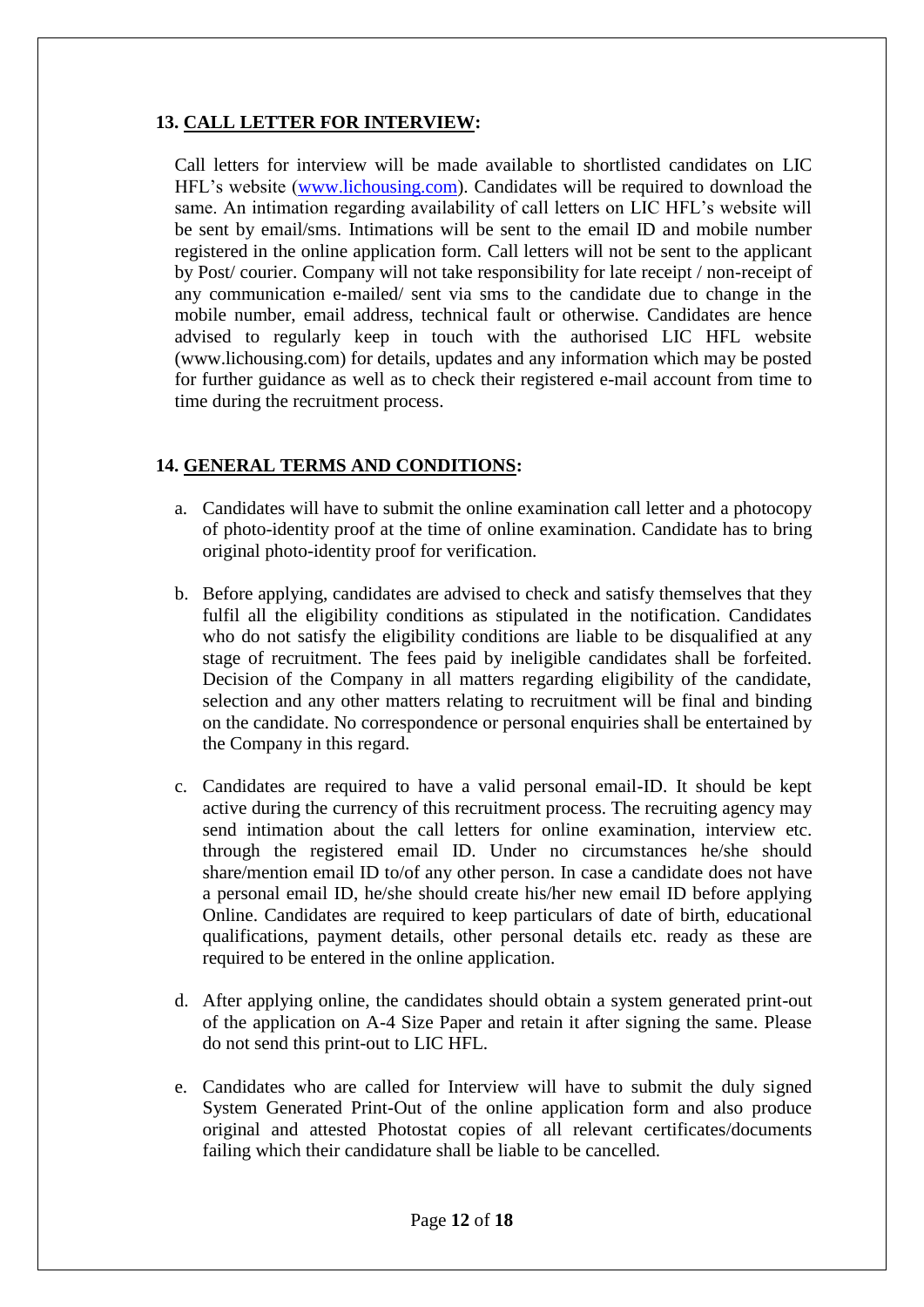- f. Withdrawal of candidature on account of non-furnishing of any information will not confer any right to carry forward or retain the candidature for future recruitment.
- g. **Candidates can apply for only one post**. If a candidate applies for more than one post, only the latest valid (completed) application/registration (higher registration number) will be retained and the application fee/intimation charges paid for the other multiple registration(s) will stand forfeited.
- h. **Not more than one application for a post should be submitted by any candidate**. In case of multiple applications/registrations, only the latest valid (completed) application/registration (higher registration number) will be retained and the application fee/intimation charges paid for the other multiple registration(s) will stand forfeited.
- i. Application once submitted will not be allowed to be withdrawn and the application fee once paid will not be refunded under any circumstances nor will it be held in reserve for future recruitment. The eligible candidates will be intimated separately about the exact date  $\&$  venue of the online examination.
- j. Any resulting dispute arising out of this advertisement including the recruitment process shall be subject to sole jurisdiction of the Courts situated at Mumbai.
- k. Any request for change of data provided during registration process will not be entertained.
- l. Candidates currently serving under any employment should produce "No Objection Certificate" from their employer at the time of interview, failing which, their candidature may not be considered.
- m. Admission to online examination is only provisional without verification of age/qualification of candidate with reference to documents. Candidates should not furnish any particulars that are false, tampered fabricated and/or suppresses any material information while filling up the online application form. If any of these shortcomings is/are detected after appointment in the Company, his/her services are liable to be summarily terminated.
- n. A candidate's admission to the online examination is strictly provisional. The mere fact that the call letter has been issued to the candidate does not imply that his/her candidature has been finally accepted by LIC HFL.
- o. A candidate should ensure that the signatures appended by him/her in all places viz. in his/her application form, call letter, attendance sheet etc. and in all correspondences with the Company in future should be identical and there should be no variation of any kind.
- p. The candidates will appear for the online examination and/or interview at the allotted centres at their expense and risk and LIC HFL will not be responsible for any injury/losses etc. of any nature.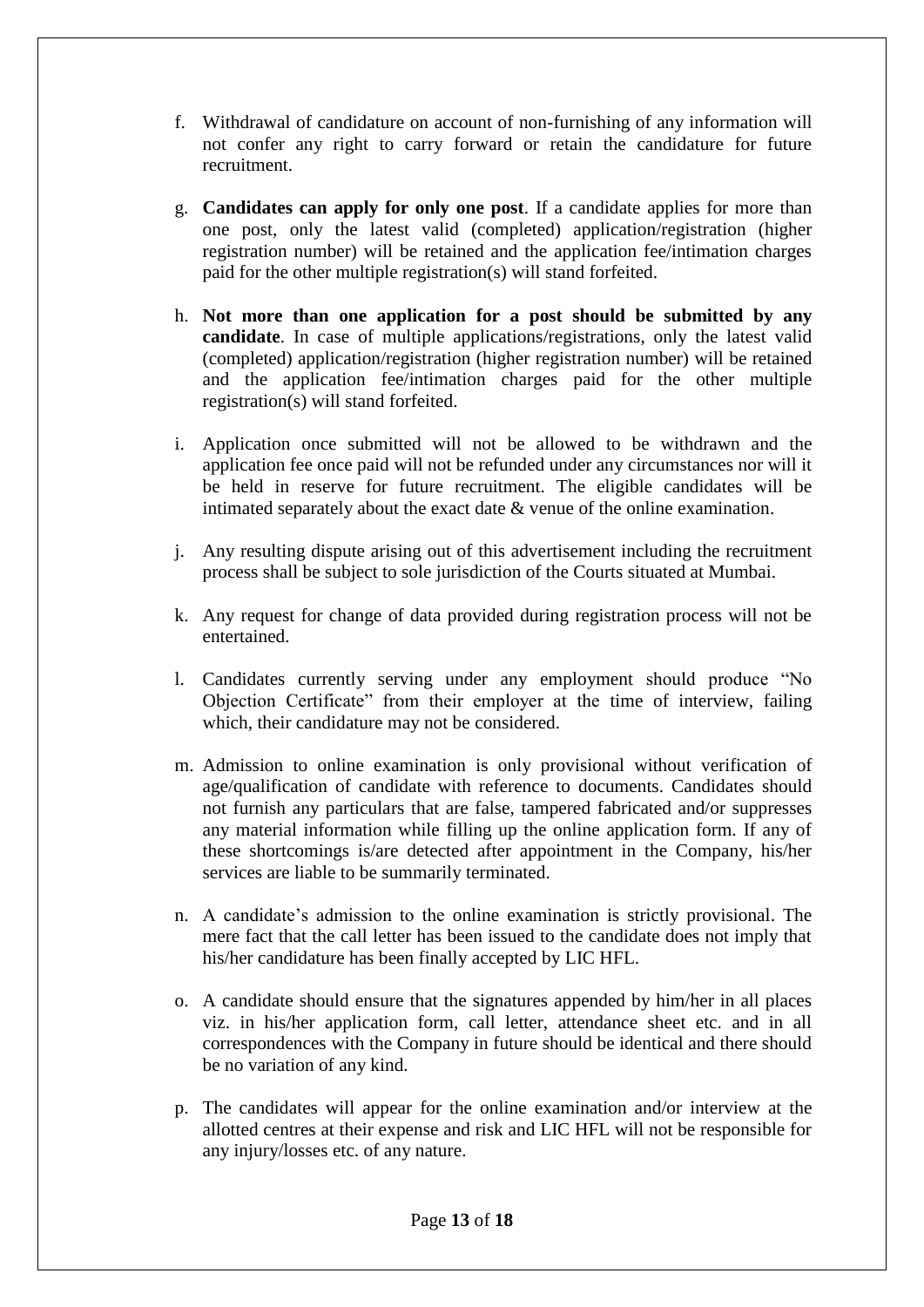- q. Mobile phones, pagers or any other communication devices are not allowed inside the premises where the examination is being conducted. Any infringement of these instructions shall entail cancellation of candidature and disciplinary action including ban from future examinations.
- r. Candidates are advised in their own interest not to bring any of the banned items including mobile phones/ pagers to the venue of the examination, as arrangement for safekeeping cannot be assured.
- s. Candidates are not permitted to use or have in possession calculators in examination premises.
- t. If the online examination is held in more than one session, the scores across various sessions will be equated to adjust for slight differences in difficulty level of different test batteries used across sessions. More than one session is required if the nodes capacity is less or some technical disruption takes place at any centre or for any candidate.
- u. The possibility for occurrences of some problem in the administration of the examination cannot be ruled out completely which may impact examination delivery and/or result from being generated. In that event, every effort will be made to rectify such problem, which may include the conduct of another examination if considered necessary. Decision of the online examination conducting body in this regard shall be final. Candidate not willing to accept such change shall loose his/her candidature for this examination.
- v. Detailed advertisement can be viewed at our website [\(www.lichousing.com\)](http://www.lichousing.com/). Decision of the Company in respect of all matters pertaining to this recruitment would be final and binding on all candidates Company reserves the right to change the selection procedure, if necessary. The change, if any, shall be communicated through Company's website [\(www.lichousing.com\)](http://www.lichousing.com/).
- w. LIC HFL would be analyzing the responses (answers) of individual candidates with those of other candidates to detect patterns of similarity of right and wrong answers. If in the analytical procedure adopted by LIC HFL in this regard, it is inferred/ concluded that the responses have been shared and scores obtained are not genuine/ valid, LIC HFL reserves right to cancel the candidature of the concerned candidates and the result of such candidates (disqualified) will be withheld.
- x. Instances for providing incorrect information and/or process violation by a candidate detected at any stage of the selection process will lead of disqualification of the candidate from the selection process and he/she will not be allowed to appear in any LIC HFL recruitment process in the future. If such instances go undetected during the current selection process but are detected subsequently, such disqualification will take place with retrospective affect.
- y. Canvassing in any form will lead to disqualification of candidature.

**Date: 20.08.2018 General Manager (HR, OS & Estates)**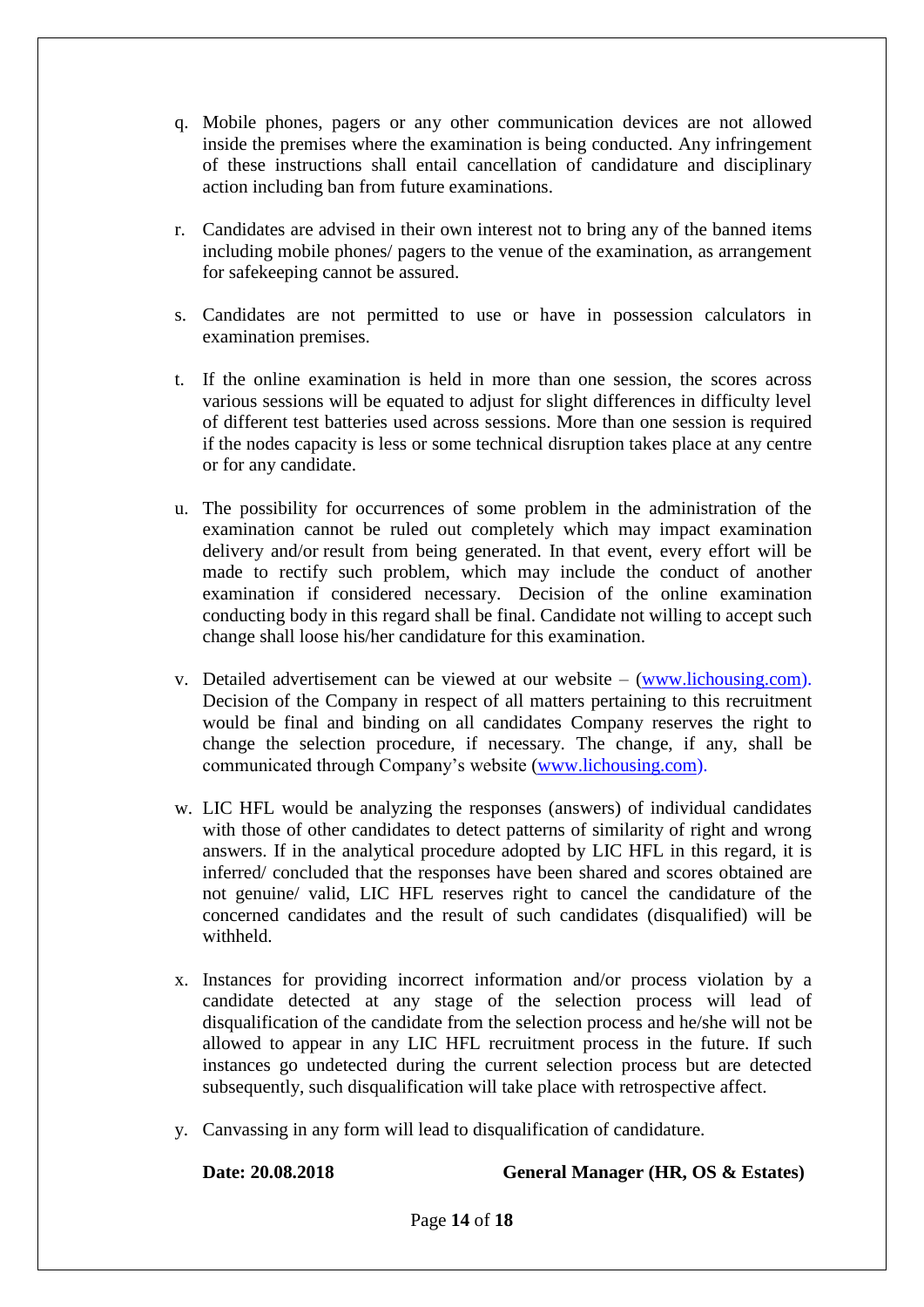# **ACTION AGAINST CANDIDATES FOUND GUILTY OF MISCONDUCT/ USE OF UNFAIR MEANS**

Candidates are advised in their own interest that they should not furnish any particulars that are false, tampered with or fabricated and should not suppress any material information while submitting online application.

At the time of online examination, interview or in a subsequent selection procedure, if a candidate is (or has been ) found

# guilty of  $-$

- i. using unfair means or
- ii. impersonating or procuring impersonation by any person or
- iii. misbehaving in the online examination/ interview hall or disclosing, publishing, reproducing, transmitting, storing or facilitating transmission and storage of contents of the test(s) or any information therein in whole or part thereof in any form or by any means, verbal or written, electronically or mechanically for any purpose or
- iv. resorting to any irregular or improper means in connection with his/ her candidature or
- v. obtaining support for his/ her candidature by unfair means, or
- vi. carrying mobile phones or similar electronic devices of communication in the examination/ interview hall, such a candidate may, in addition to rendering himself/ herself liable to criminal prosecution, be liable:
	- to be disqualified from the examination for which he/ she is a candidate
	- to be debarred either permanently or for a specified period from any recruitment conducted by the Company
	- $\bullet$  for termination of service, if he/ she has already joined the Company.

# **Important:**

**Company would be analysing the responses (answers) of individual candidates with other candidates to detect patterns of similarity of right and wrong answers. If in the analytical procedure adopted by the Company in this regard, it is inferred/ concluded that the responses have been shared and scores obtained are not genuine/ valid, Company reserves right to cancel the candidature of the concerned candidates and the result of such candidates (disqualified) will be withheld.**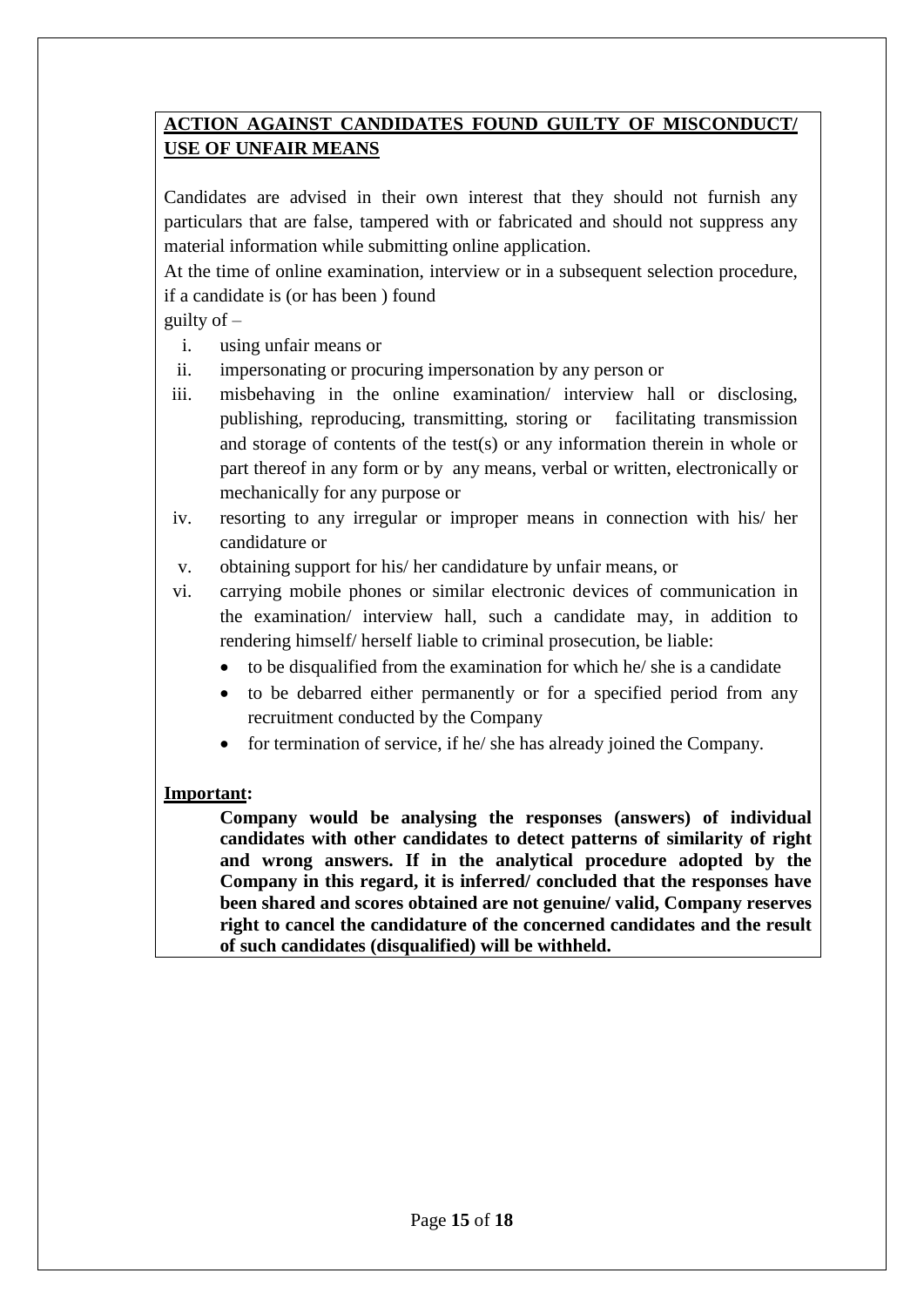# **GUIDELINES FOR SCANNING AND UPLOAD OF DOCUMENTS**

Before applying online a candidate will be required to have a scanned (digital) image of his/her photograph and signature as per the specifications given below.

# **i. Photograph Image:**

- **-** Photograph must be a recent passport style colour picture
- Make sure that the picture is in colour, taken against a light-coloured, preferably white background
- **-** Look straight at the camera with a relaxed face
- **-** If the picture is taken on a sunny day, have the sun behind you, or place yourself in the shade, so that you are not squinting and there are no harsh shadows
- **-** If you have to use flash, ensure there's no "red-eye"
- **-** If you wear glasses make sure that there are no reflections and your eyes can be clearly seen
- **-** Caps, hats and dark glasses are not acceptable. Religious headwear is allowed but it must not cover your face
- **-** Dimensions 200 x 230 pixels (preferred)
- **-** Size of file should be between 20kb–50 kb
- **-** Ensure that the size of the scanned image is not more than 50kb. If the size of the file is more than 50 kb, then adjust the settings of the scanner such as the DPI resolution, no. of colours etc., during the process of scanning
- **-** If the photo is not uploaded at the place of Photo, Admission for Examination will be rejected/denied. Candidate him/herself will be responsible for the same
- **-** Candidate should also ensure that photo is uploaded at the place of photo and signature at the place of signature. If photo in place of photo and signature in place of signature is not uploaded properly, candidate will not be allowed to appear for the exam
- **-** Candidate must ensure that Photo to be uploaded is of required size and the face should be clearly visible

# **ii. Signature, left thumb impression and hand-written declaration Image:**

- **-** The applicant has to sign on white paper with Black Ink pen
- **-** The applicant has to put his left thumb impression on a white paper with black or blue ink
- **-** The applicant has to write the declaration in English clearly on a white paper with black ink
- **-** The signature, left thumb impression and the hand written declaration should be of the applicant and not by any other person
- The signature will be used to put on the Call Letter and wherever necessary.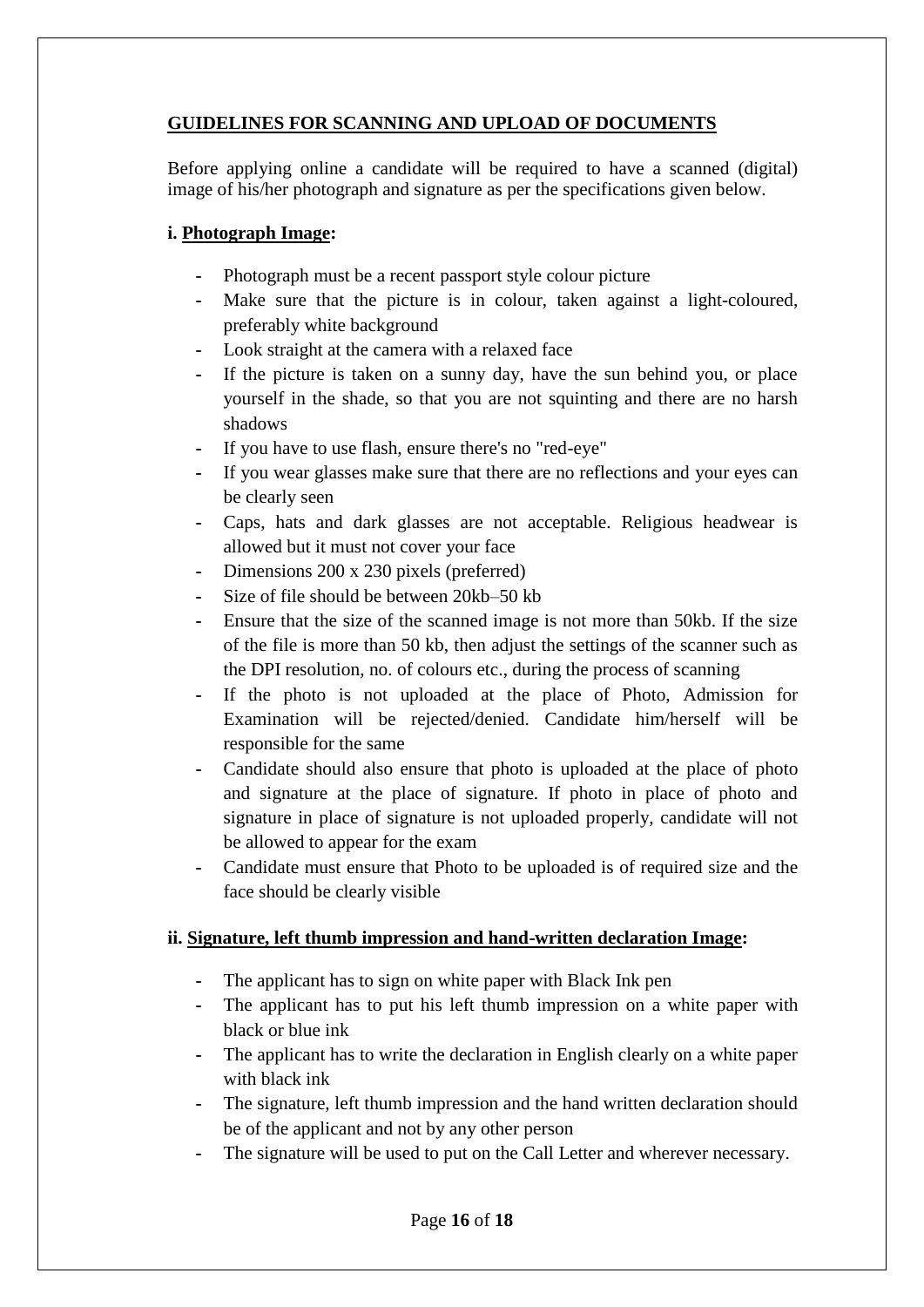- **-** If the Applicant's signature on the attendance sheet or Call letter, signed at the time of the examination, does not match the signature uploaded, the applicant will be disqualified
- **-** Dimensions 140 x 60 pixels (preferred)
- **-** Size of file should be between 10kb 20kb for signature and left thumb impression
- **-** For hand written declaration size of file should be 20kb 50 kb
- **-** Ensure that the size of the scanned image is not more than 20kb or 50 kb (for hand written declaration)
- **-** Signature / Hand written declaration in CAPITAL LETTERS shall NOT be accepted

# **iii. Scanning the documents:**

- **-** Set the scanner resolution to a minimum of 200 dpi (dots per inch)
- **-** Set Color to True Color
- **-** File Size as specified above
- **-** Crop the image in the scanner to the edge of the photograph/signature/left thumb impression / hand written declaration, then use the upload editor to crop the image to the final size (as specified above)
- **-** The image file should be JPG or JPEG format. An example file name is: image01.jpg or image01.jpeg. Image dimensions can be checked by listing the folder files or moving the mouse over the file image icon
- **-** Candidates using MS Windows/MSOffice can easily obtain documents in .jpeg format not exceeding 50kb (photograph and hand written declaration) & 20kb (signature and left thumb impression) by using MS Paint or MSOffice Picture Manager. Scanned documents in any format can be saved in .jpg format by using 'Save As' option in the File menu and size can be reduced below 50 kb (photograph and hand written declaration) & 20 kb (signature and left thumb impression) by using crop and then resize option (Please see point (i)  $\&$  (ii) above for the pixel size) in the 'Image' menu. Similar options are available in other photo editor also.
- **-** If the file size and format are not as prescribed, an error message will be displayed
- **-** While filling in the Online Application Form the candidate will be provided with a link to upload his/her photograph, signature, left thumb impression and hand written declaration.

# **iv. Procedure for Uploading the documents**

- **-** There will be separate links for uploading Photograph, signature, left thumb impression and hand written declaration
- **-** Click on the respective link "Upload Photograph / signature / left thumb impression / hand written declaration"